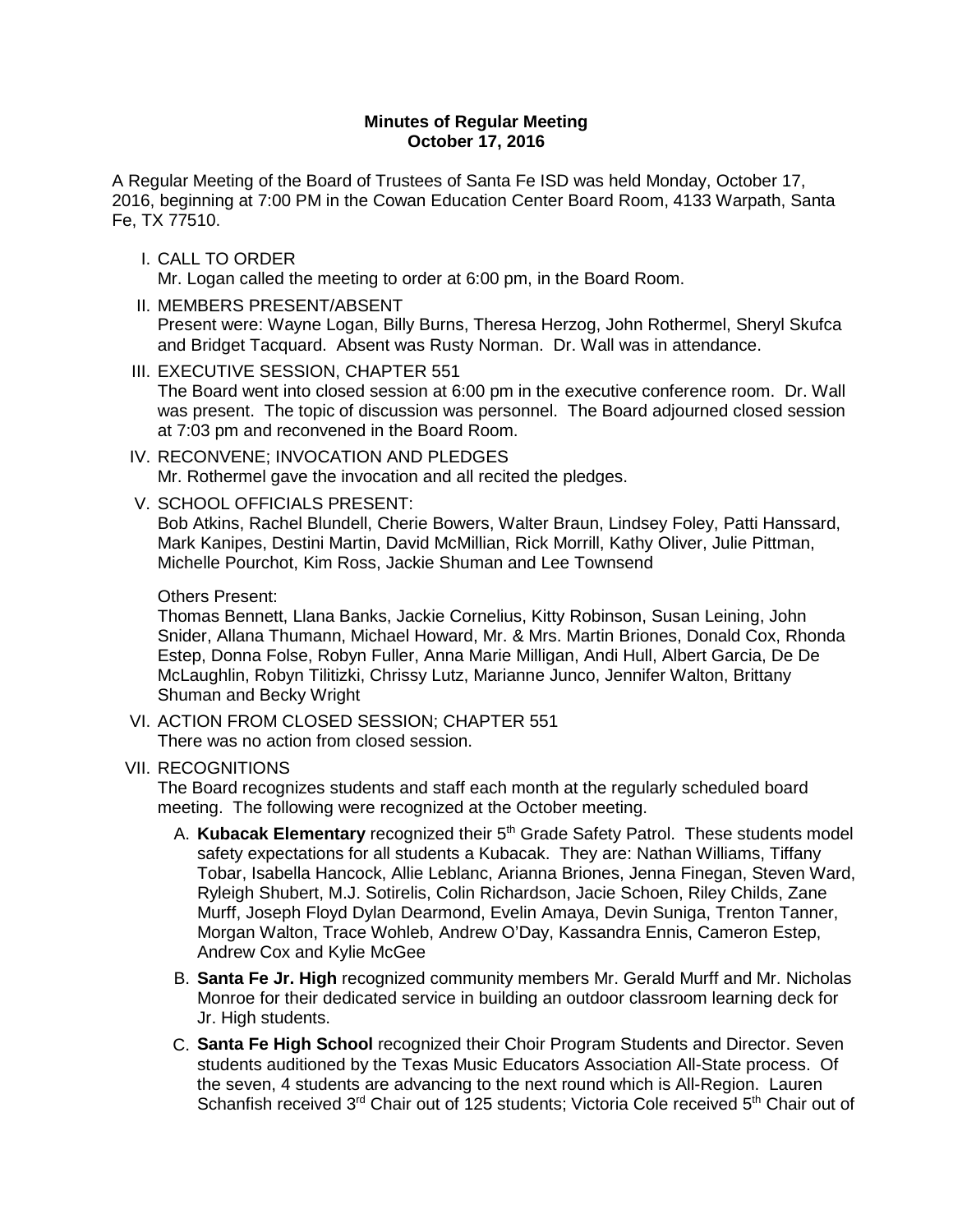140 students; Elizabeth Holtz received 8<sup>th</sup> Chair out of 125 students and Laramie Thompson received 11<sup>th</sup> Chair out of 140 students. The students are under the direction of Mr. Gunnar Tietge.

**SFHS** seniors Evelyn Bell and Hannah Longoria were recognized for passing their State of Texas Certified Nurse Assistant (CNA) exam. Their teacher is Mrs. Lacey Glover.

**Varsity Volleyball Team and Student Council** presented the Board with t-shirts they designed in hopes to bring all students and community together and defuse any negativity. The shirts read "Stand As One" on the front and "Santa Fe Proud" on the back.

- D. **All campuses** were recognized for their continued support of Coins For Cancer donations. RJW raised \$900.74, Kubacak \$1,408.00, Jr. High \$751.66 and H.S. \$3,414.00. Total of \$6,474.67 which exceeded last year's total by \$2,622.87. Teacher volunteers from each campus were Kasondra Shaver at RJW, Angela Cardwell at Kubacack, Marlo Bear, Casey Kimball and Robin Schoen at Jr. High and Lisa Louper and Sandi Bicknell at the H.S. Student volunteers were Grant Keller, Brinlee Nichols, Kennedi Howard, Blake Leal, Isabella Cowling, Krista Long, Reid Ostermayer, Kenzie Smith, Valerie Robinson and Azia Miranda. Special thank you to Mrs. Susan Leining for continuing to share this worth drive with our students.
- E. **Employees of the Month**  Kasondra Shaver (RJW); Dede McLaughlin (Kubacak); Ken Guest (Jr. High); Judi Wardrup (H.S.); Allana Thumann (Transportation); Cesario Vasquez (Maintenance); Alvina Galindo (Custodial); Michelle Lambright (Child Nutrition); Randie Martindale (Admin.)

# VIII. PUBLIC FORUM

No one addressed the Board.

- IX. INFORMATION ITEMS
	- A. The Board reviewed monthly reports on personnel, child nutrition, tax collections, technology, transportation, finance, police department, maintenance and campuses. Bob Atkins updated the Board on projects around the district.
	- B. Mrs. Townsend updated the Board on the Quarterly Investment Report for the First Quarter.

# X. CONSENT AGENDA

Mr. Burns made a motion to approve the Consent Agenda. Mr. Rothermel seconded and all voted in favor.

- A. Minutes of September 19, 2016 and October 5, 2016.
- B. Accounts Payable \$1,955,007.39
- C. Budget Amendment #4
- D. Student Transfers
- E. DePelchin Children's Center MOU Renewal
- F. Continuing Contract with Edgenuity
- G. TEKS Resource Management System
- H. Instructional Materials Allotment (IMA) Adoption Committee
- XI. REGULAR AGENDA
	- A. Mr. Burns made a motion to approve the adoption of the Galveston County Schools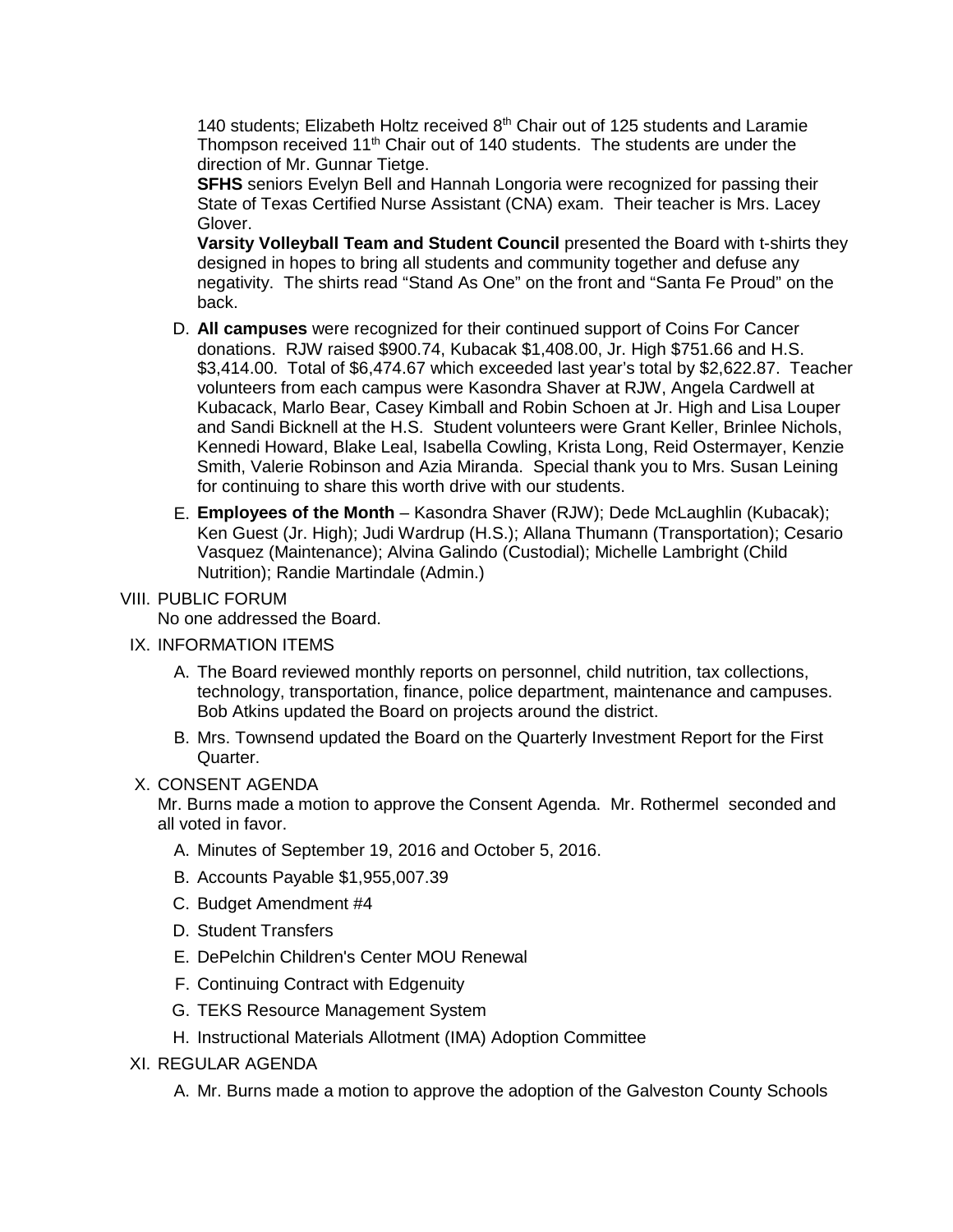Consortium 2017 Legislative Priorities. Mrs. Tacquard seconded and all voted in favor.

- B. Mrs. Tacquard made a motion to approve the acceptance of the donation that is greater than \$5,000.00 received for the month of September. The total donation greater than \$5,000.00 for the month of September is \$6,187.72. Mrs. Herzog seconded and all voted in favor.
- C. Mr. Burns made a motion to approve the 2016 Tax Roll and recognize compliance with the Texas Property Tax Code. Mr. Rothermel seconded and all voted in favor.
- D. Mr. Burns made a motion to table the financial audit report for the fiscal year ending June 30, 2016, as prepared and submitted by Start, Garcia and Stanley, LLC., pending approval of final reports to be approved and submitted at a later date. Mrs. Herzog seconded and all voted in favor.
- E. Mrs. Skufca made a motion to approve the 2016-2017 District and Campus Improvement Plans. Mr. Rothermel seconded and all voted in favor.
- F. Mrs. Tacquard made a motion to proclaim the week of November  $14-18<sup>th</sup>$  as National School Psychology Awareness Week in Santa Fe ISD. Mrs. Herzog seconded and all voted in favor.

# XII. BOARD COMMUNICATION

Ms. Hanssard

• Shared a list of upcoming events with the Board. Wished everyone a happy bosses day. In honor of Principal's month, thanked the (4) SF Alumni Principals for their dedication to the district. Thanked Mr. Burns, Mrs. Herzog and Mrs. Tacquard for their service to the district. It has been an honor working with you.

Mrs. Townsend

• Congratulated the business office employees on their hard work regarding the 2015 audit. Lindsey Foley introduced the employees and thanked everyone.

Mr. Burns

• Expressed what an honor it has been to serve this school district and community. Thanked Dr. Wall for her great leadership and guiding the district into the future. Thanked everyone for all they do and he will truly miss everyone.

Mrs. Skufca

• Expressed what a pleasure it has been working with the outgoing Board members. Enjoyed hearing from all of the Administrators and Directors regarding their goals for this year. Thank you for all your hard work in this area.

Dr. Shuman

• Thanked the Board members for their service and dedication to the school district and the community.

Mrs. Tacquard

- Thanked everyone for all they do for the district. Shared that she would love to continue to serve the district by volunteering at the campuses or on committees.
- Mr. Rothermel
	- Congratulated Coach Kanipes and the SF Indian football team on a great win on Friday night. Will truly miss Mrs. Herzog, Mrs. Tacquard and Mr. Burns.

Mrs. Herzog

• Shared what a pleasure it has been to serve the students and community for the past 10 years. Confident that the staff will continue to do great things.

Mr. Logan

• Thanked the outgoing Board members for their accomplishments. Thanked everyone for their hard work during the first 9 weeks.